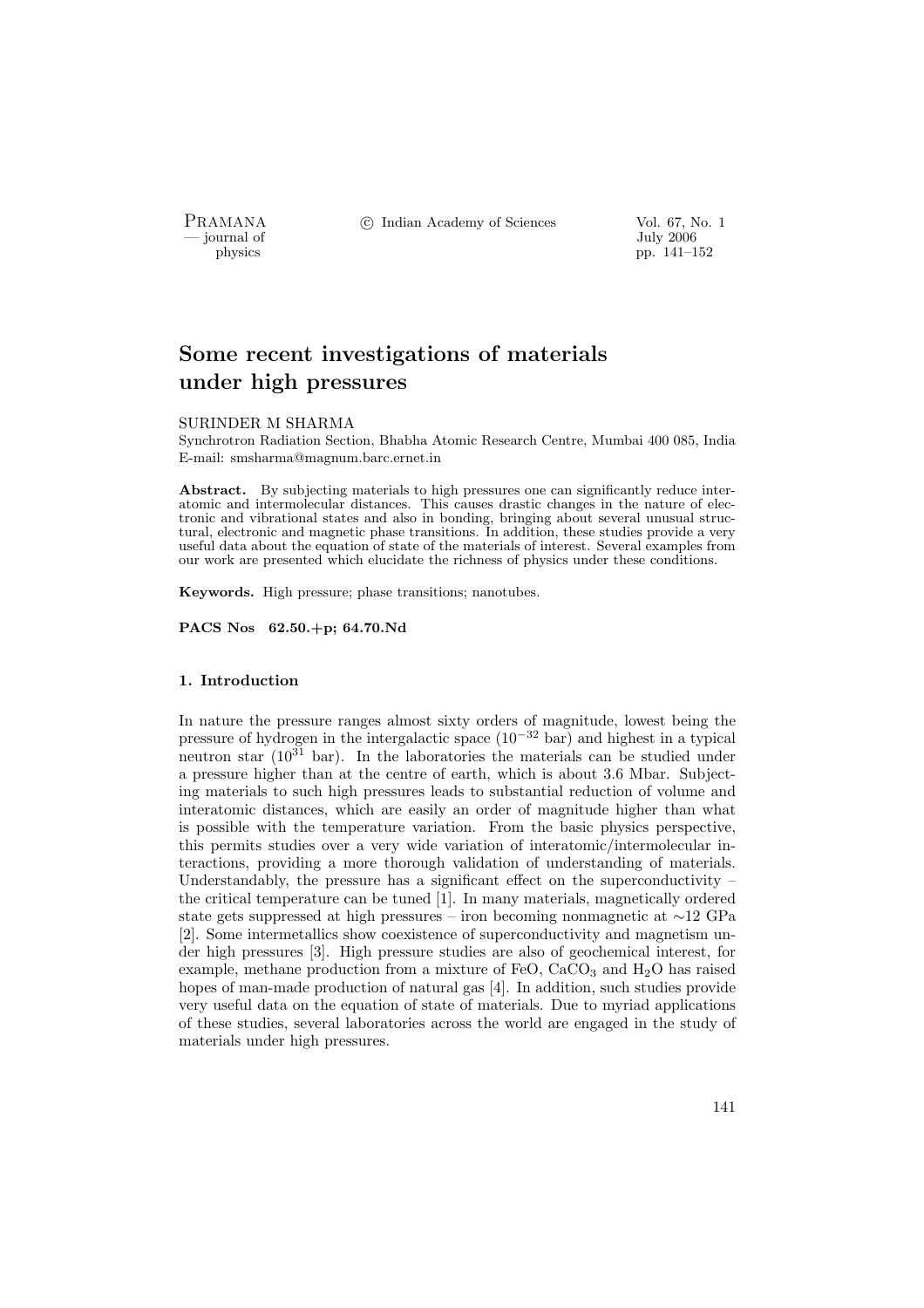## Surinder M Sharma

Materials under pressures can be studied either by static devices such as diamond anvil cells or other kinds of presses or may be studied under shock loading using a variety of guns or lasers. The main differences between these two techniques are the concomitant temperature increase as well as the higher strain rate increase in the dynamic pressure loading. Due to these reasons, results are sometimes different in shock conditions when compared to static pressure studies. However, methodology exists for inter-comparison of the data obtained from these techniques. In BARC, the studies of materials under high pressures is being carried out for more than three decades employing several experimental and theoretical techniques [5–10]. In this short writeup, a few of the very recent examples of such studies, in which I have been personally involved, are presented.

Most of the experimental studies being presented in this paper have been carried out using diamond anvil cells. This small press comprises of two tiny (∼0.3 carat) diamonds forming anvils, on which a metal gasket is mounted and preindented from its initial thickness of ~250  $\mu$ m to ~70  $\mu$ m. A hole of ~100  $\mu$ m is drilled



Figure 1. X-ray diffraction patterns of Si nanowires under pressure. The diffraction pattern on release of pressure (marked R) can be fitted with R8 structure.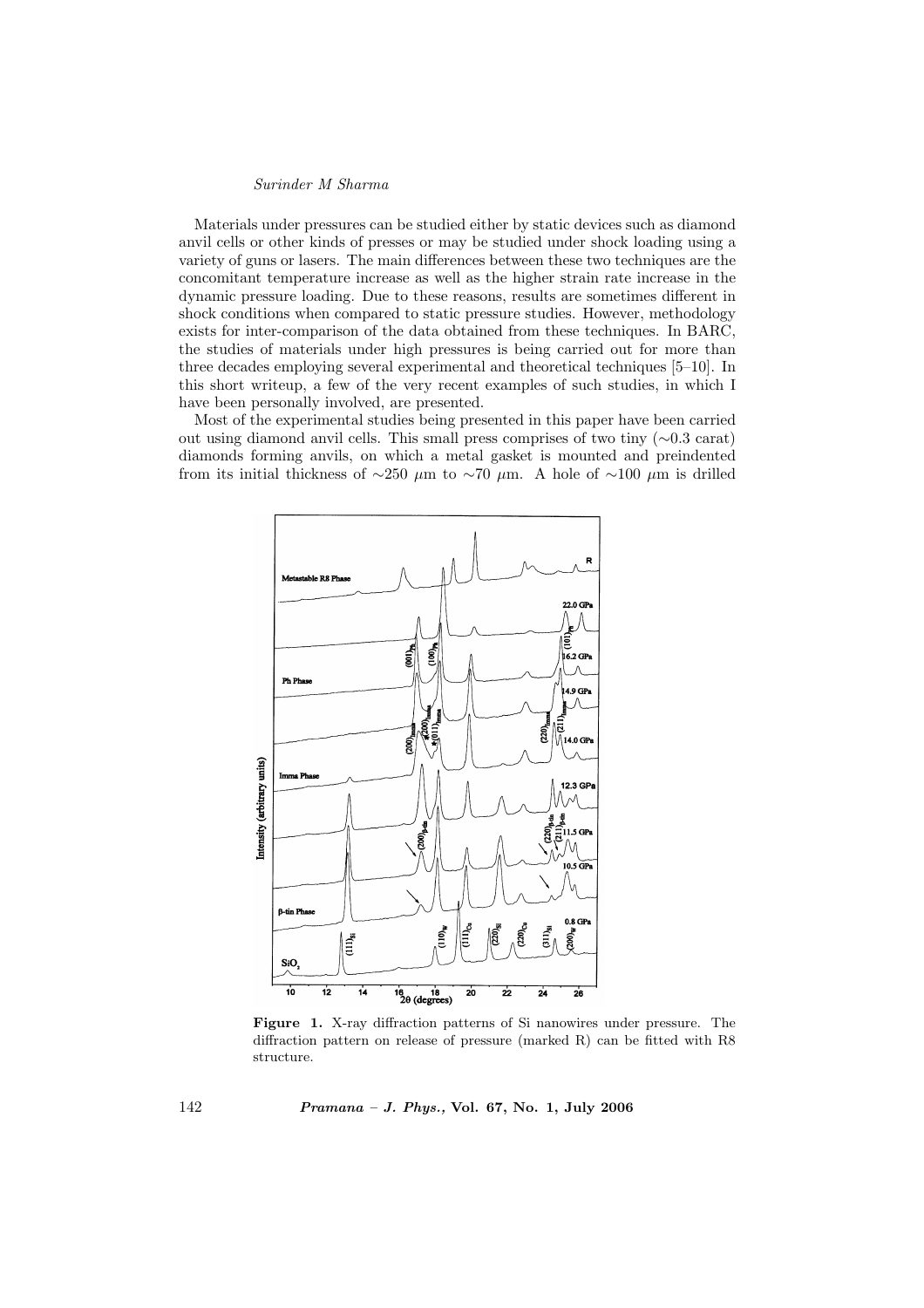#### Materials under high pressures

in the centre of this metal sheet which serves as a pressure chamber in which the material for study, a pressure marker (ruby, gold, copper etc.) and pressure transmitting liquid (methanol, ethanol mixture or argon) are loaded. Pressure is raised by pressing the diamonds against each other using an appropriate mechanism. As the typical amount of material of interest is very small ( $\sim$  a few picoliter), these studies require intense sources for measurements. While Raman studies can be carried out using a laser, x-ray diffraction and IR studies require synchrotron sources. Our group has carried out numerous studies using a variety of techniques, a few representative examples of which are given here. All x-ray diffraction studies presented here have been carried out at the synchrotron sources.

# 2. Nanomaterials

#### 2.1 Si nanowires

Bulk silicon is known to undergo several phase transitions under pressure. For example, cubic diamond phase transforms to tetragonal ( $\beta$ -tin) phase at ∼11 GPa which sequentially transforms to orthorhombic (Imm) phase at ∼13 GPa, to primitive hexagonal phase at ∼16 GPa, to Cmca at ∼38 GPa, to hcp at 42 GPa and finally to fcc at ∼78 GPa [11–15]. These transformations are known to be by and large reversible, except that on release of pressure,  $\beta$ -tin phase transforms to BC8 or R8 phase instead of cubic diamond phase [16]. Earlier on we had shown that  $\beta$ -tin – primitive hexagonal phases are related through a soft mode [17], via an intermediate orthorhombic phase, which was discovered later [18].

Our x-ray diffraction (figure 1) and Raman studies on Si nanowires (diameter 70–350 nm) reveal that while cubic phase transforms to the tetragonal phase at lower pressures (∼7.5 GPa), other phase transitions, observed up to 22 GPa are more or less in agreement with the results of studies on bulk Si [19]. However, in the cubic phase the shift of Raman modes with pressure, shown in figure 2, have interesting differences from the bulk and porous Si, implying some kind of localization of vibrations.

#### 2.2 Carbon nanotubes

2.2.1 Single wall carbon nanotubes. The behaviour of single wall carbon nanotubes has been investigated under hydrostatic and non-hydrostatic pressures using Raman scattering and x-ray diffraction measurements. Our Raman studies reveal that the pressure transmitter has observable consequences through the interaction of pressure medium with the tubes. Under hydrostatic conditions, x-ray diffraction studies reveal that the tubes continue to retain the two-dimensional translation order up to ∼8 GPa and lose this order reversibly at ∼9 GPa [20]. Just before losing the two-dimensional translational order, we observe significant relaxation in the basal plane strain, as shown in figure 3, which is also vindicated by the Raman results [21]. In addition, Raman results show that the radial modes reappear even after release of pressure from ∼26 GPa. Prior to our studies, a piston cylinder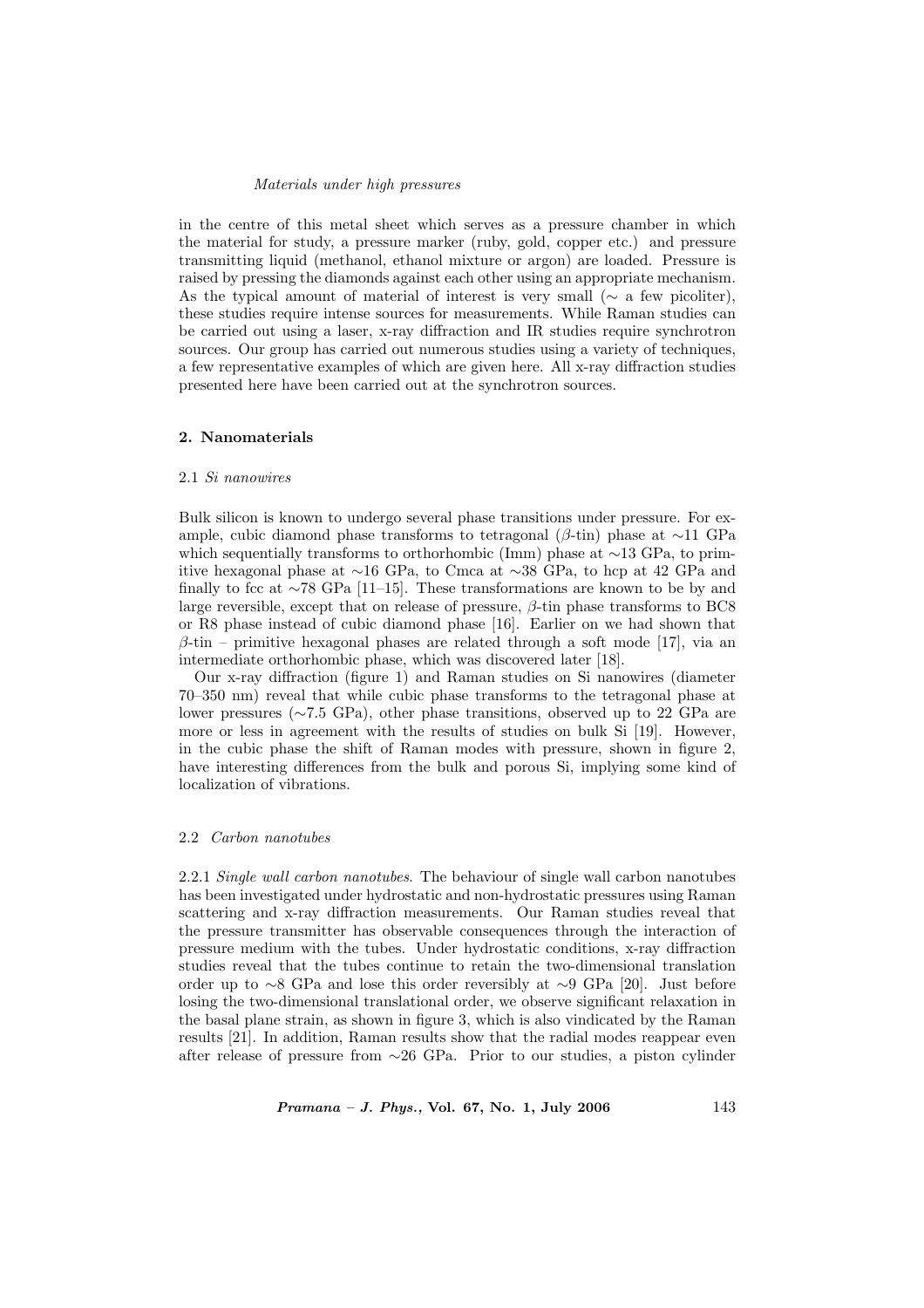Surinder M Sharma



Figure 2. Pressure dependence of Raman active mode. Dashed line represents porous Si, dotted line the Si nanowires and solid line the Raman shift in bulk Si.



Figure 3. Variation of d-spacings of various diffraction lines with pressure.

study of the compressibility of the tubes had suggested that the tubes are extremely compressible, with a bulk modulus of  $\sim$ 1 GPa [22]. Our studies reveal that under hydrostatic pressures, the observed bulk modulus is ∼34 GPa, i.e. more than an order of magnitude higher than that observed earlier. In addition, the tubes are found to be less compressible compared to even graphite. These results of bulk modulus are in agreement with the model in which tubes act as coupled elastic tubes [23]. Moreover, the compression behaviour observed by us has been found to be compatible with the recent first principles calculations [24]. These studies display the mechanical resilience of these tubes under hydrostatic compression.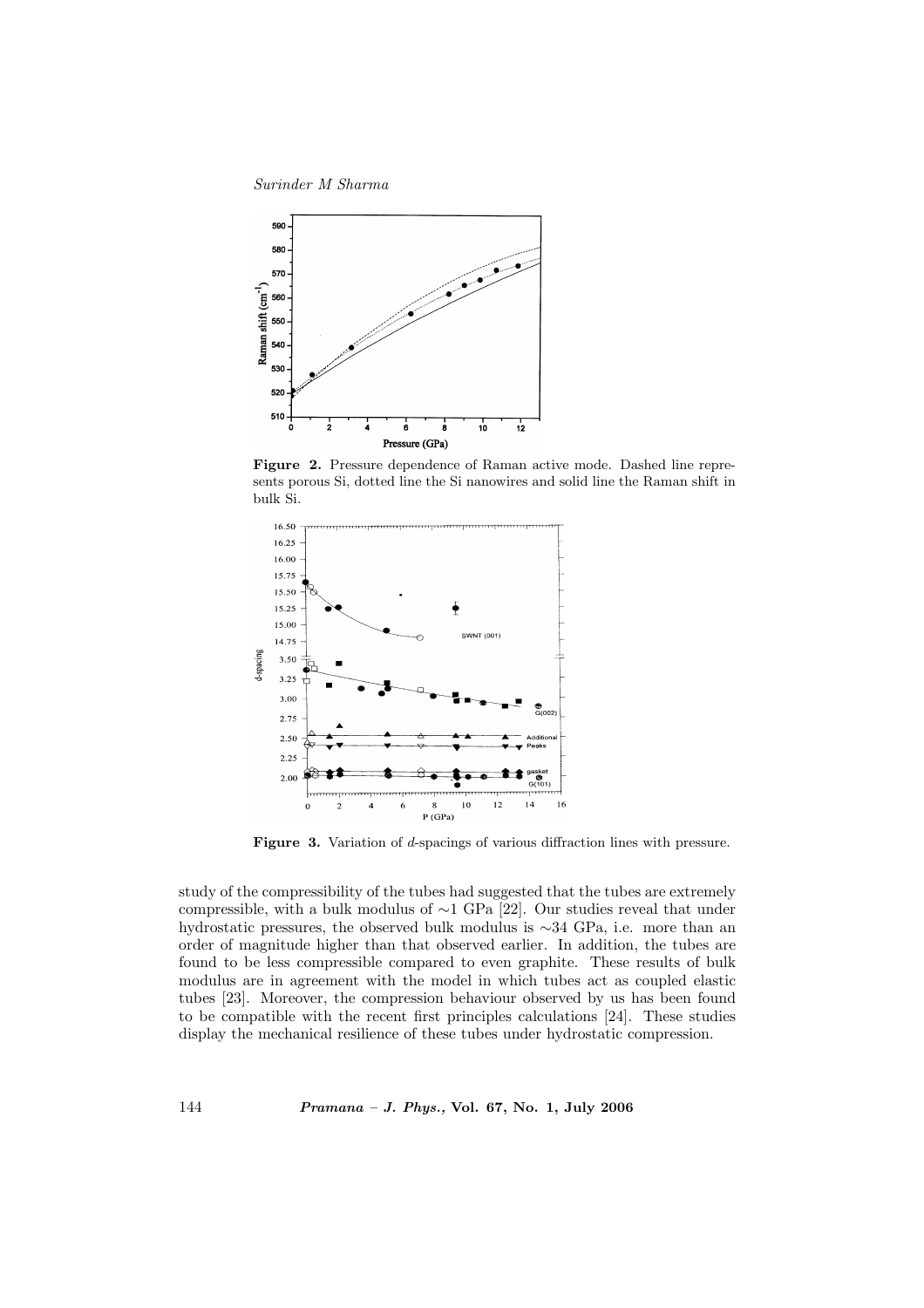Materials under high pressures



**Figure 4.** Variation of the average intershell distance  $d_0$  of Fe-filled MWNTs with pressure. Solid triangles indicate increasing pressure and open triangles indicate decreasing pressure, and pristine MWNT is indicated by solid circles. Variation of  $d_{002}$  line of graphite (dash line) is also plotted for comparison. For the sake of clarity, the left side of y-axis is for the filled tubes and graphite, whereas the right side is for pristine tubes. The inset shows variation of the linewidth of the MWNT diffraction line for iron-filled MWNT.

Under non-hydrostatic pressures (no pressure transmitting fluid) the compressibility of these nanotubes is found to be almost twice when compared to the results of hydrostatic compression [25]. Under these conditions, x-ray diffraction results show that the tubes lose the translation order at ∼2 GPa and this change is reversible up to ∼6 GPa and becomes irreversible beyond that pressure. The pressure-induced Raman shifts confirm these results and also show that the tubular nature re-emerges on release of pressure from even 30 GPa while x-ray diffraction results imply that the translational periodicity, characteristic of a bundle does not re-emerge from the release of pressure from such high terminal pressures. Moreover, comparison of these results with other measurements [26,27], claimed to have been carried out at hydrostatic compressions, indicate that the phase transition observed at ∼1.75 GPa as well as reversibility from the compression under 4 GPa may be due to the non-hydrostatic pressures.

2.2.2 Fe-filled carbon multi-wall tubes. The recorded x-ray diffraction of the Fe-filled multi-wall nanotubes show that the diffraction pattern has three components, viz., due to multi-wall tubes, bcc iron and interfacial  $Fe<sub>3</sub>C$  with the relative abundances of 54 : 36 : 9 [28]. High pressure behaviour of pristine multi-wall tubes is also investigated and these studies show that these multi-wall carbon nanotubes (MWNTs) do not undergo any phase transition up to 20 GPa, though these gradually become amorphous beyond 10 GPa. Figure 4 summarizes the results of our observations.

Bcc iron in the tubes also shows no phase transition up to 20 GPa, in contrast with the bulk iron which undergoes a bcc to hcp phase change at  $\sim$ 12 GPa [28].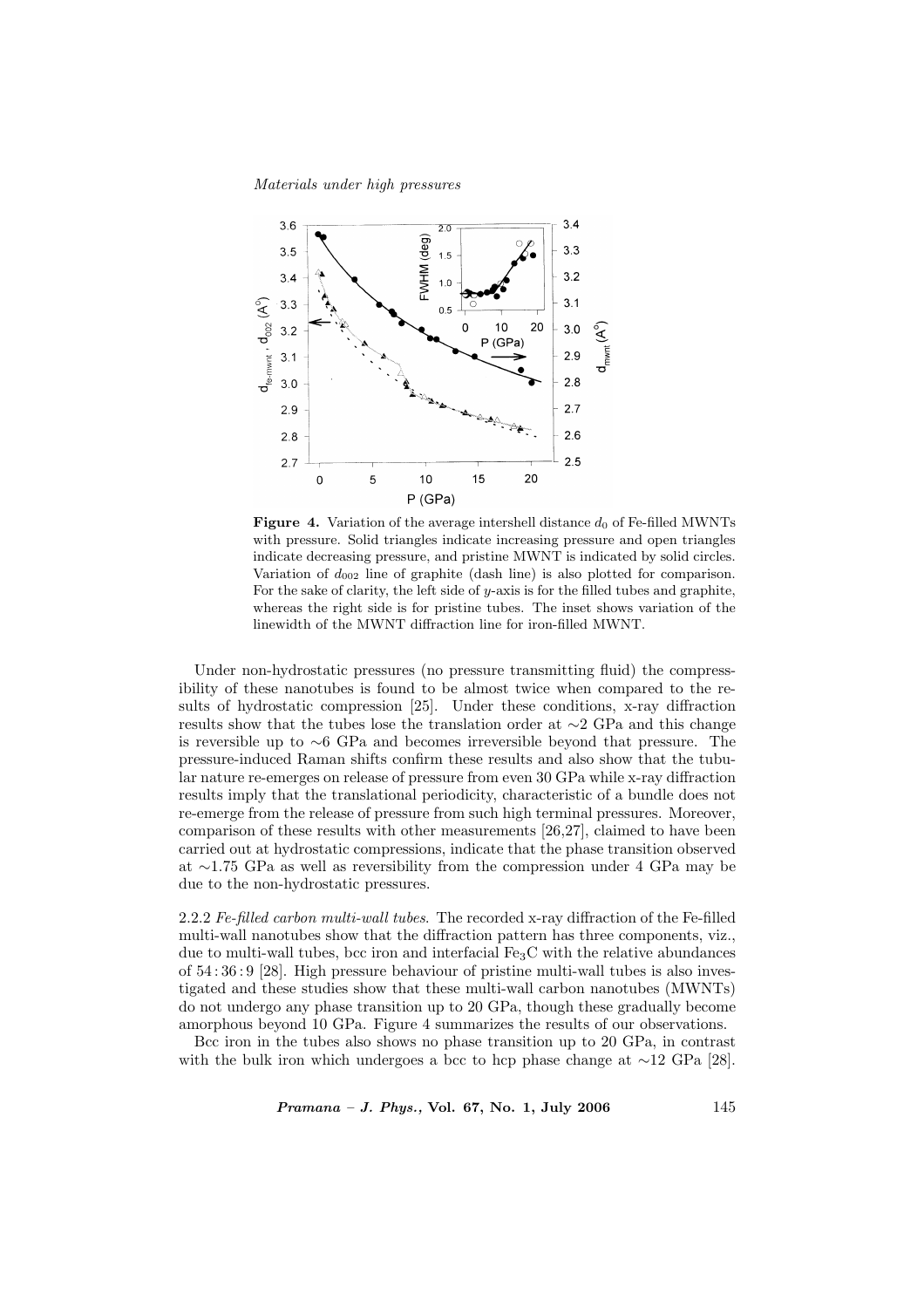Surinder M Sharma



Figure 5. Schematic representation of high pressure optical absorption set-up.

However, Fe-filled tubes and Fe3C undergo a simultaneous phase change at ∼9 GPa. Iso-structural phase transformation observed in Fe3C at 9 GPa is in contrast with the behaviour of bulk Fe<sub>3</sub>C which shows no structural change up to ∼70 GPa [29]. In addition, bcc iron as well as  $Fe<sub>3</sub>C$  are far more compressible than their bulk counterparts as reflected in their bulk moduli which are 90 GPa (170 GPa) and 135 GPa (175 GPa), where the numbers in the parenthesis indicate the values for the bulk.

#### 3. Scheelite compounds

There are several alkaline earth molybdates and tungstates which crystallize at ambient conditions in the tetragonal layered structure with space group  $I4_1/a$ . These compounds are known to have several applications such as scintillators, laser host materials, cryogenic detectors for dark matter etc. Earlier high pressure studies, based on packing considerations, suggested that these materials would transform to a monoclinic wolframite structure [30]. Several recent investigations suggest that under high pressures these could transform to wolframite [31], fergusonite [32] or  $HgMoO<sub>4</sub>$  [33] structure. We have investigated the high pressure behaviour of two of these compounds, namely  $BaWO_4$  [34] and  $BaMoO_4$  [35]. Raman and x-ray diffraction measurements show that both these compounds transform at ∼6–8 GPa, to a denser phase, the structure of which is unambiguously fergusonite. At still higher pressures these undergo another phase change to a structure which has a monoclinic cell but the structure of which is inconsistent with recent first principles calculations [36].

#### 4. Light absorption experiments under pressure

To study the variation in the band gap of the materials under pressure, we have set up light absorption experiments [37], the schematic of which is given in figure 5. This instrument is able to focus monochomatized light onto a single crystal in a diamond anvil cell to  $\sim$ 10  $\mu$ m, as shown in figure 6.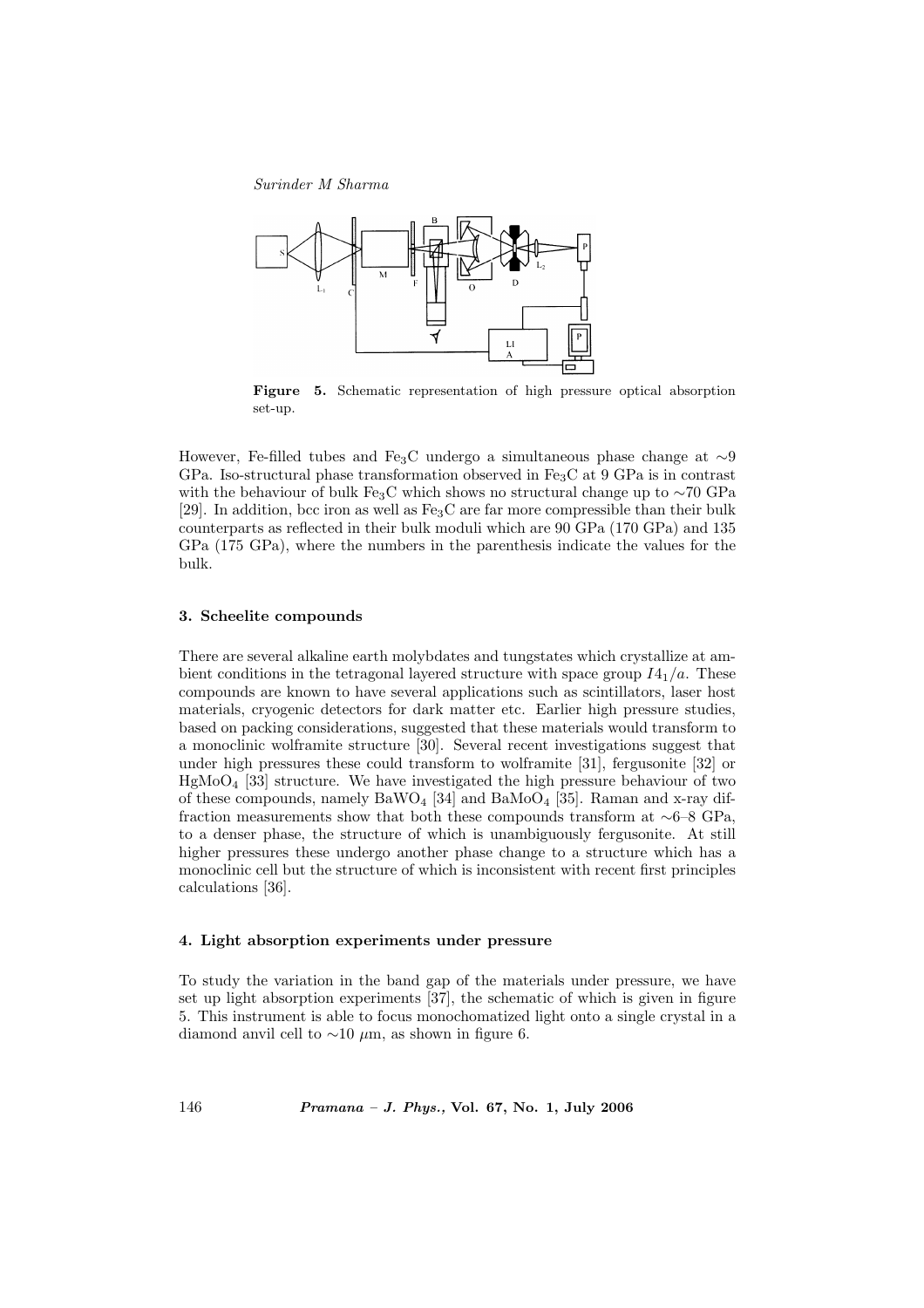## Materials under high pressures



Figure 6. Microphotographs of HgI<sub>2</sub> single crystal in the gasketed diamond anvil cell taken at different pressures (a–f). The circular spot in (a) indicates the typical size of the monochromatic beam focused onto the sample. At 1.3 GPa initially red crystal turns yellow.

Our study on  $HgI_2$ , a layered compound, shows that it undergoes two phase transformations [37]. The tetragonal to orthorhombic phase transformation, observed at 1.4 GPa, is accompanied by an abrupt increase in the band gap while the nature of the gap does not change. However, across the orthorhombic to hexagonal phase transformation, observed at 7.2 GPa, the gap decreases discontinuously and changes from direct to indirect type. These studies suggest that  $HgI<sub>2</sub>$  may metallize at 40 GPa, if not prevented by any other structural change. The observed changes in the band gaps are shown in figure 7.

## 5. Germania

 $GeO<sub>2</sub>$  is an important geophysical material, partly due to several similarities of its behaviour to SiO<sub>2</sub> [38]. Recent studies show that  $\alpha$ -GeO<sub>2</sub>, having quartz structure transform to a monoclinic phase at high pressures [39]. Vitreous form of  $\text{GeO}_2$ has been claimed to transform to the denser phase through a state in which Ge is coordinated with five oxygen atoms [40]. In addition, another investigation claimed that melt  $GeO<sub>2</sub>$  transforms to a denser liquid phase under pressure [41]. So as to gain insight into the mechanism of these changes, molecular dynamics simulations were carried out on various phases of  $GeO<sub>2</sub>$  [42].

Our results show that  $\alpha$ -GeO<sub>2</sub> transforms to the β-quartz form at ~1050 K and it melts at 1500 K. Agreements of these results indicate that the pair potentials [38] being used in these simulations are reasonable for studying the structural variations.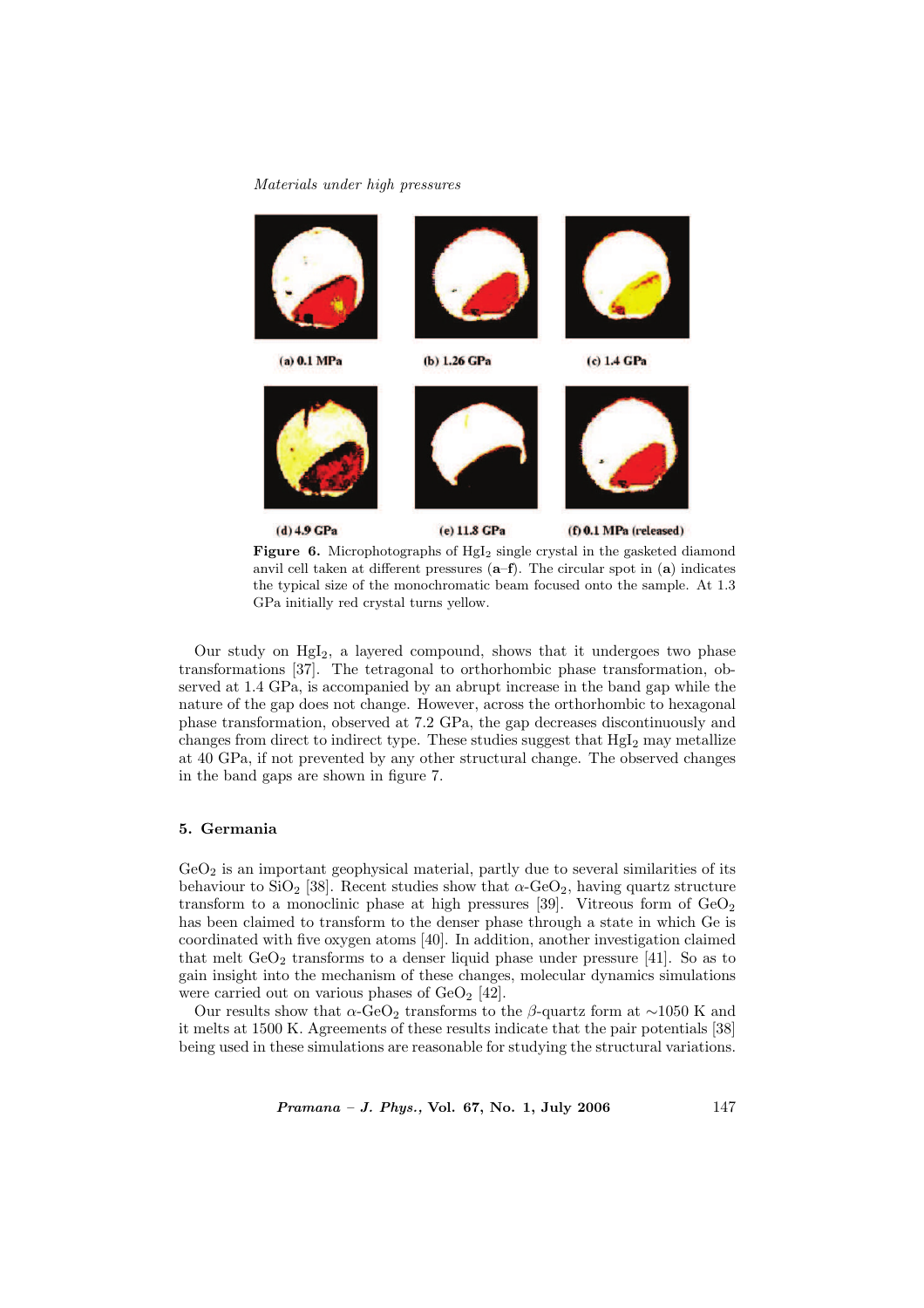Surinder M Sharma



**Figure 7.** Pressure dependence of the band gap in  $HgI_2$ . Band gap increases abruptly at 1.4 GPa (direct–direct transition) followed by another (direct–indirect transition) at ∼7.0 GPa. Upon release of pressure, the observed changes in the gap do not retrace the changes observed on pressure increase.



Figure 8. Variation of volume with pressure for vitreous  $GeO<sub>2</sub>$  at 300 K.

Our simulations under high pressures show that at  $\sim$ 9 GPa,  $\alpha$ -GeO<sub>2</sub> transforms to a partially disordered structure, the diffraction pattern of which is in reasonable agreement with the experimentally observed monoclinic structure. The Ge–O coordination number increases smoothly but Ge is not fully six-coordinated even at 20 GPa.

Vitreous  $\text{GeO}_2$  was generated by rapid cooling of the liquid phase from 3500 K, and its computed partial structure factors agree well with the experimental results. Subjecting this phase to high pressures lead to systematic (and almost reversible) densification (figure 8) and in the denser phase Ge–O coordination increases as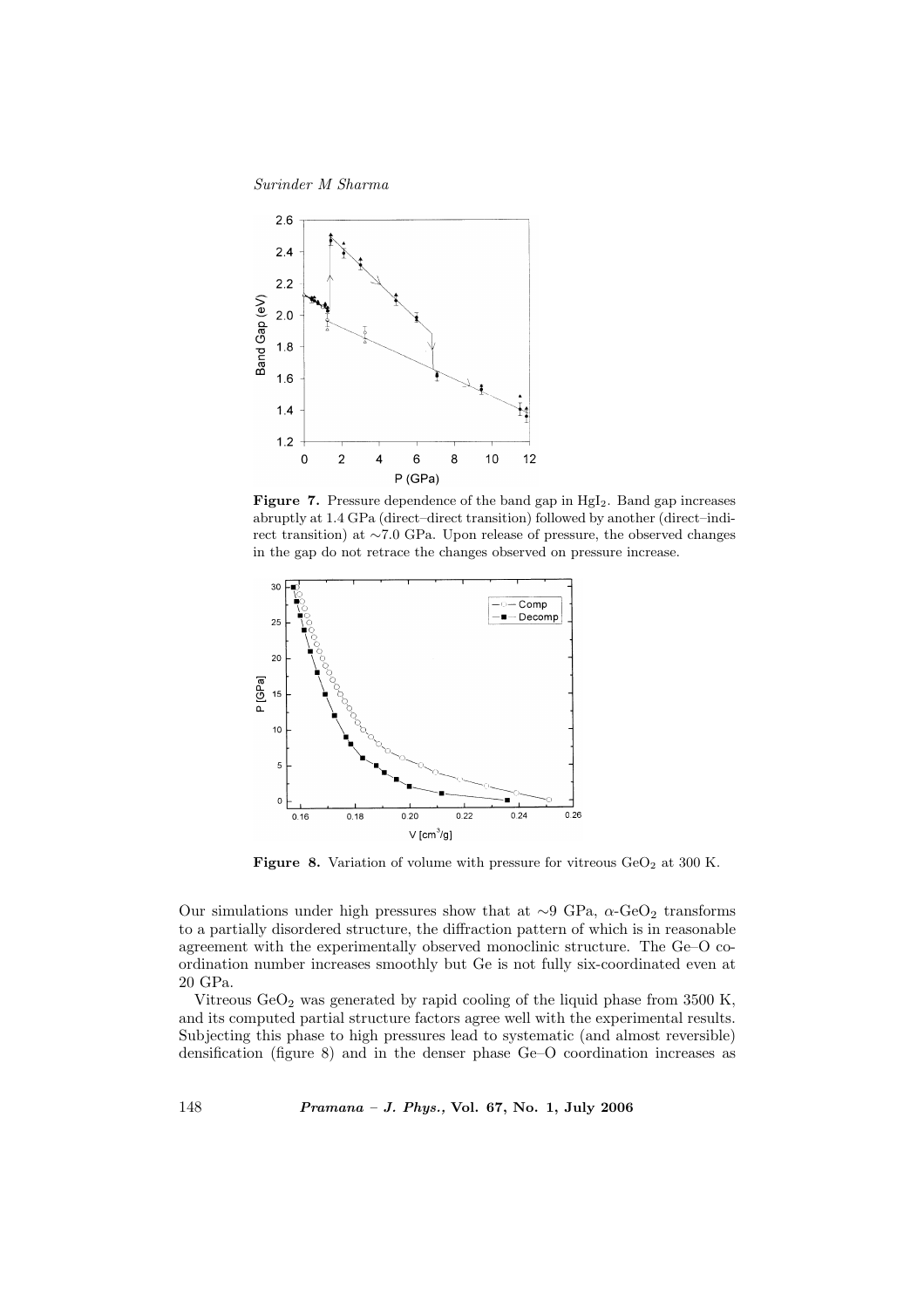Materials under high pressures



Figure 9. Variation of fractional abundance Ge–O coordination with pressure for vitreous  $\text{GeO}_2$  at 300 K.



Figure 10. Variation of the volume of molten  $GeO<sub>2</sub>$  on increase of pressure at 1500, 1650, 2000 and 2500 K.

shown in figure 9. Our simulations show that although almost 50% Ge are coordinated to five oxygen atoms, the average coordination shows no plateau at five coordination (figure 9), raising a doubt on the claims of observance of five coordinated stable state at high pressures. Coordination number increases smoothly up to ∼30 GPa to a value of 5.6. On release of pressure, the densified phase smoothly transforms back to almost octahedrally coordinated phase.

Liquid phase transforms to a denser phase when subjected to pressures which increase with the temperature of the initial liquid phase. This first-order phase transition is also accompanied by an abrupt increase in Ge–O coordination and hence increase in Ge–O bond length, as observed in the experiments [41]. The computed variations are shown in figures 10–12.

We characterize the nature of higher pressure phase by evaluating the shear rigidity of the new phase. While the starting liquid phase has no shear rigidity, the denser high pressure phase is found to have the shear rigidity indicating that it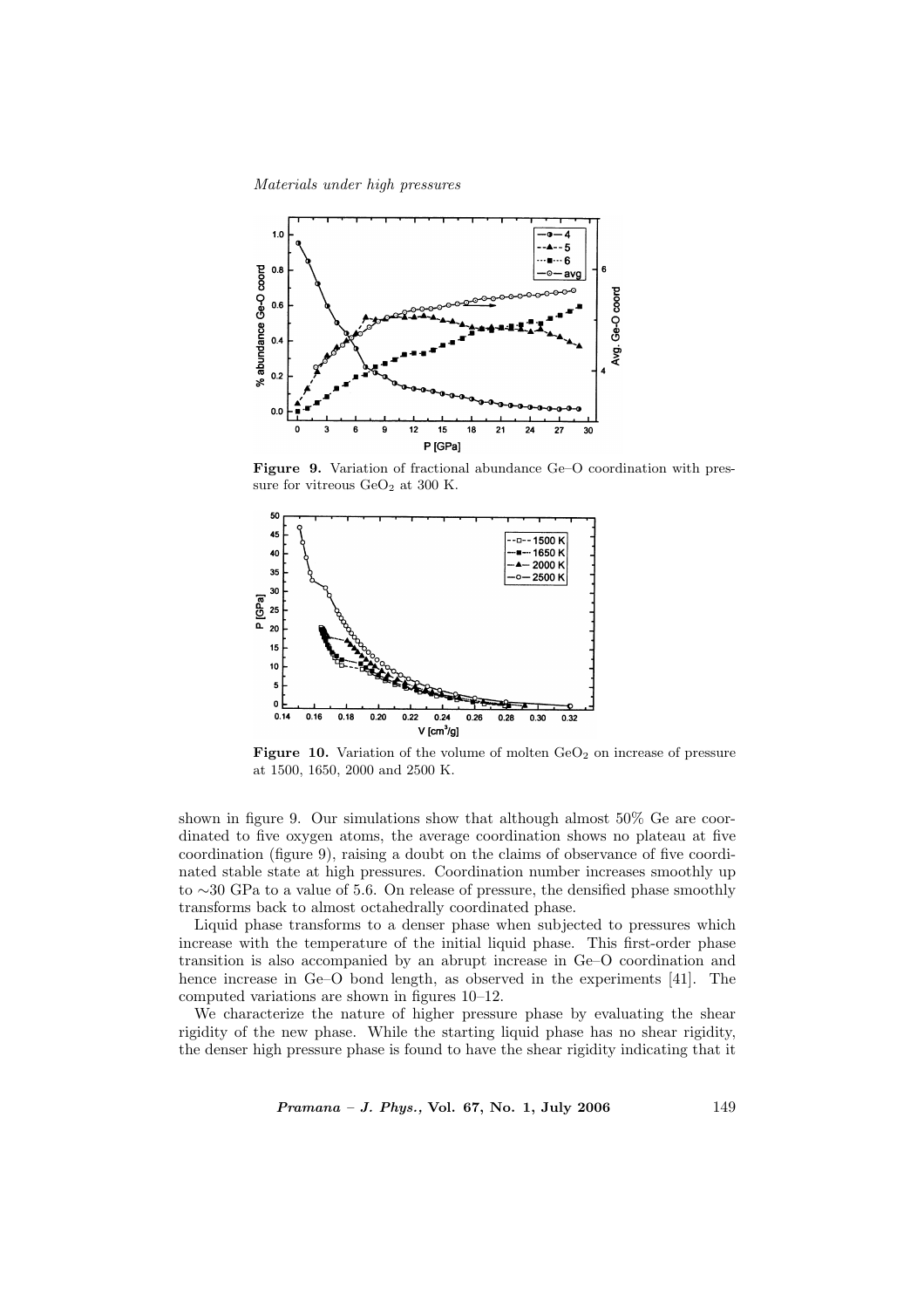Surinder M Sharma



Figure 11. Variation of Ge–O distance and coordination for the initial liquid phase with pressure.



Figure 12. Variation of fractional abundance of Ge–O coordination with pressure for the phase which was liquid at 1650 K.

may be a solid glassy phase rather than a denser liquid phase. These results should encourage more careful experiments on the liquid phase.

## Acknowledgements

It is a pleasure to acknowledge my collaborators Himanshu Poswal, S Karmakar, Nandini Garg, Vinod Panchal, K Shanavas, Dr Pallavi V Teredesai, Prof. Ajay Sood, Prof. C N R Rao and Dr S K Sikka. Constant encouragement from Dr R Chidamabaram and Dr V C Sahni is also thankfully acknowledged.

### References

- [1] L Gao et al, Phys. Rev. B50, 4260 (1994)
- [2] G S Eumann, L Sixtrude and R E Cohen, Proc. Natl Acad. Sci. (USA) 101, 33 (2004)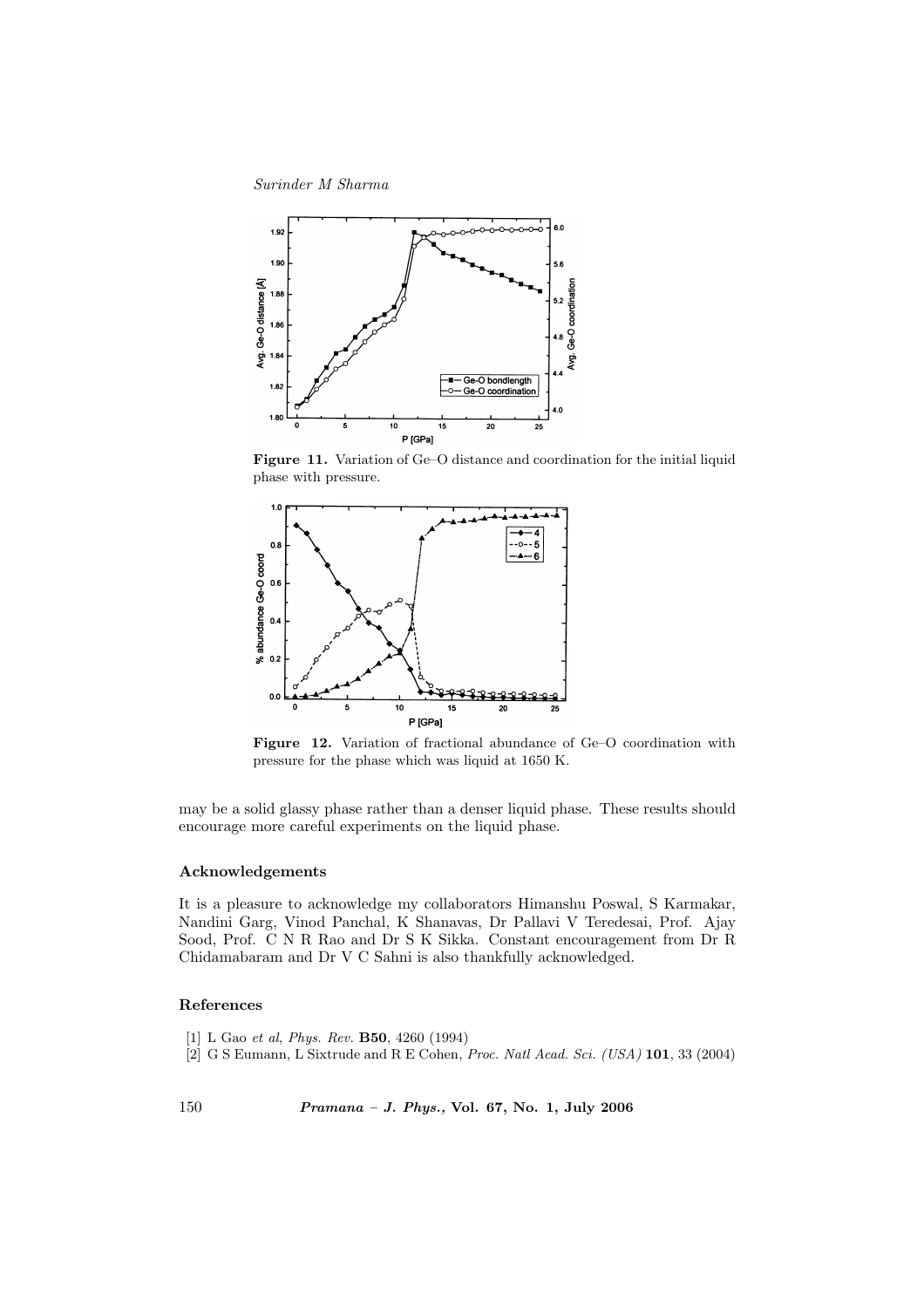#### Materials under high pressures

- [3] D Jaccard et al, Physica B230–232, 297 (1997)
- [4] H P Scott, Russell J Hemley, H K Mao, D R Herschbach, L E Fried, W M Howard and Sorin Bastea, PNAS 101, 14023 (2004)
- [5] R Chidambaram and Surinder M Sharma, Curr. Sci. 60, 397 (1991)
- [6] R Chidambaram and Surinder M Sharma, Bull. Mater. Sci. 22, 153 (1999)
- [7] S K Sikka and Surinder M Sharma, Proc. Ind. Natl Sci. Acad. A68, 293 (2002)
- [8] Surinder M Sharma and S K Sikka, Prog. Mater. Sci. 40, 1 (1996)
- [9] Surinder M Sharma, in Disordered materials edited by S Prakash, N Goyal and S K Tripathi (Norosa Publishing House, New Delhi, 2003) pp. 81–90
- [10] S K Sikka, B K Godwal and R Chidambaram, in High pressure shock compression of solids III edited by Lee Davison and Mohsen Shahinpoor (Springer-Verlag, New York, 1998) pp. 1–30.
- [11] J C Jamieson, *Science* **139**, 762 (1963)
- [12] H Olijnyk, S K Sikka and W B Holzapfel, Phys. Lett. A103, 137 (1984)
- [13] M I McMahan and R J Nelmes, Phys. Rev. B47, 8337 (1993) M I McMahan, R J Nelmes, N G Write and D R Allan, Phys. Rev. B50, 739 (1994)
- [14] M Hanfland, U Swarz, K Syassen and K Takemura, Phys. Rev. Lett. 82, 1197 (1999)
- [15] J Duclos, Y K Vohra and A L Ruoff, Phys. Rev. Lett. 58, 8 (1987)
- [16] R H Wentorf and J S Kasper, *Science* **139**, 338 (1963) F P Bundy, J. Chem. Phys. 41, 3809 (1964)
- [17] S M Sharma and S K Sikka, J. Phys. Chem. Solids 46, 477 (1985)
- [18] J Crain, G J Ackland, J R Maclean, R O Piltz, P D Hatton and G S Pawley, Phys. Rev. B50, 13043 (1994)
- [19] H K Poswal, Nandini Garg, Surinder M Sharma, E Busetto, S K Sikka, Gautam Gundiah, F L Deepak and C N R Rao, J. Nanosci. Nanotech. 5, 729 (2005)
- [20] Surinder M Sharma, S Karmakar, S K Sikka, P V Teredesai, A K Sood, A Govindarajan and C N R Rao, Phys. Rev. B63, 205417 (2001)
- [21] P V Teredesai, A K Sood, D V S Muthu, R Sen, A Govindaraj, C N R Rao, Chem. Phys. Lett. 319, 296 (2000)
- [22] S A Chesnokov, V A Nalimova, A G Rinzler, R E Smalley and J E Fischer, Phys. Rev. Lett. 82, 343 (1999)
- [23] V N Popov et al, Solid State Commun. 114, 395 (2000)
- [24] S Riech, C Thomson and P Ordejon, Phys. Rev. B65, 153407 (2002)
- [25] S Karmakar, S M Sharma, P V Teredesai, D V S Muthu, A Govindaraj, S K Sikka and A K Sood, New J. Phys. 5, 143 (2003)
- [26] J Tang, L C Qin, T Sasaki, M Yudasaka, A Matsushita and S Iijima, Phys. Rev. Lett. 85, 1887 (2000)
- [27] S Rols, I N Gontcharenko, R Almirac, J L Sauvajol and I Mirebeau, Phys. Rev. B64, 153401 (2001)
- [28] S Karmakar, S M Sharma, P V Teredesai and A K Sood, Phys. Rev. B69, 165414 (2004)
- [29] J Li, H K Mao, Y Fei, E Gregoryanz, M Eremets and C S Zha, Phys. Chem. Minerals 29, 166 (2002)
- [30] A W Sleight, Acta Crystallogr. B28, 2899 (1972)
- [31] A Jayaraman, S Y Wang and S K Sharma, Phys. Rev. B52, 9886 (1995)
- [32] A Grzechnik, K Syassen, I Loa, M Hanfland and J Y Gesland, Phys. Rev. B65, 104102 (2002)
- [33] A Jayaraman, B Batlogg and L G Van Uitert, Phys. Rev. B28, 4774 (1983)
- [34] V Panchal, N Garg, A K Chauhan, Sangeeta and Surinder M Sharma, Solid State Commun. 130, 203 (2004)